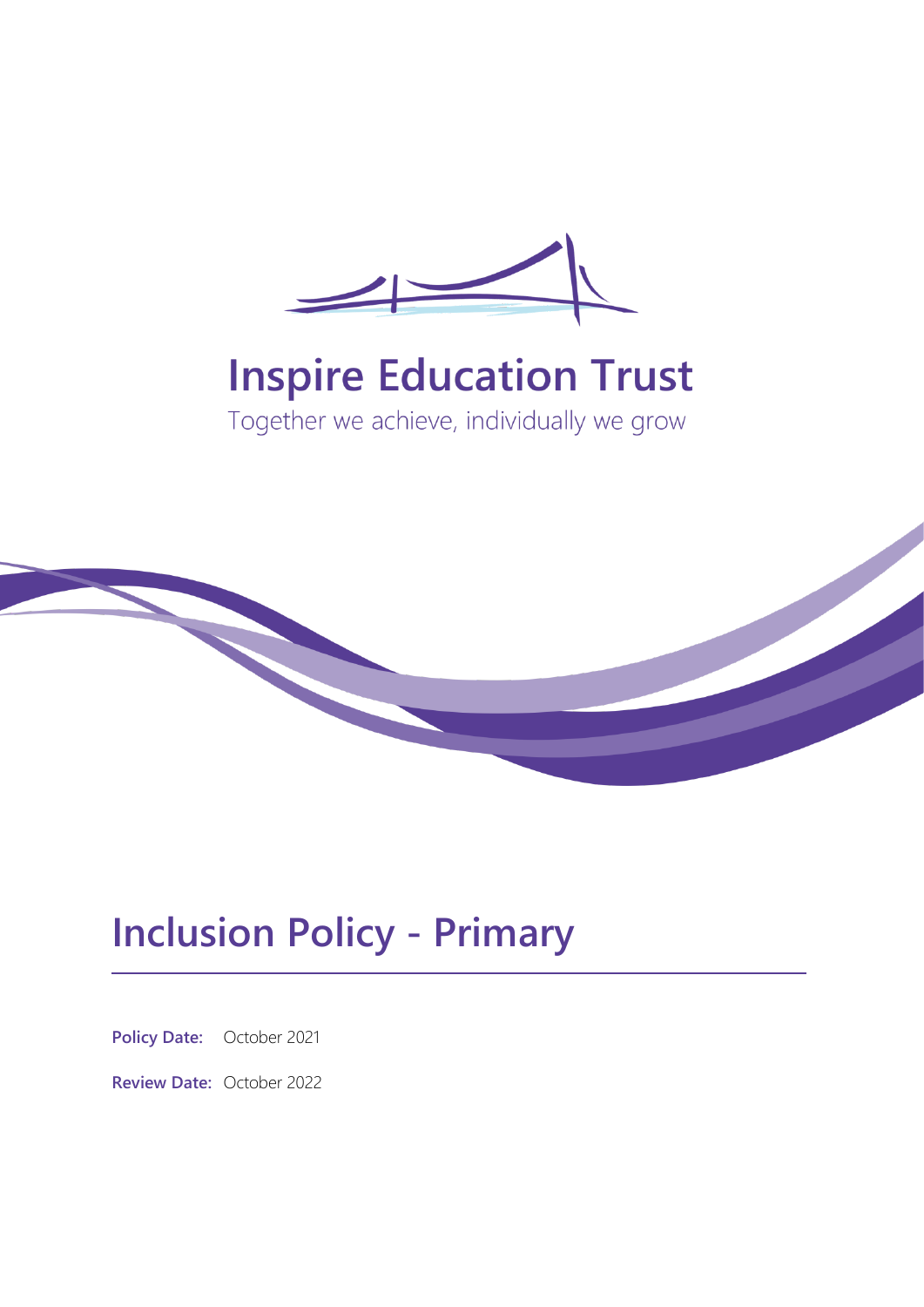### **Document History**

| Version | 'Status' | Date                     | Author | <b>Summary Changes</b>        |
|---------|----------|--------------------------|--------|-------------------------------|
|         |          | October 2021   A Husband |        | Initial draft on new template |
|         |          |                          |        |                               |
|         |          |                          |        |                               |



Page 2 of 6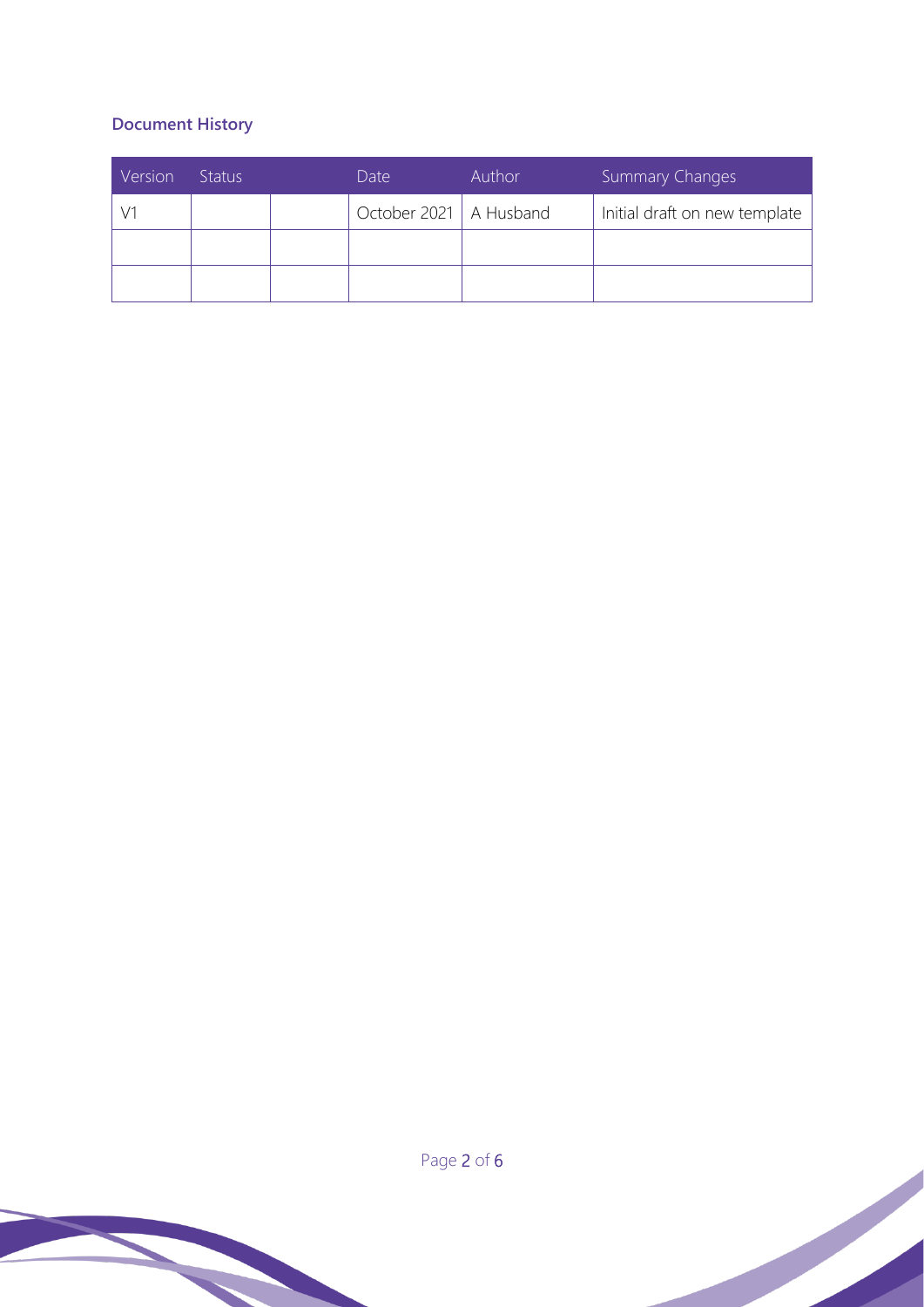#### **1 Introduction**

- 1.1 mission statement of our MAT talks of valuing the individuality of all of our children. We are committed to giving all our children every opportunity to achieve the highest of standards. This policy helps to ensure that this happens for all the children in our school – regardless of their age, gender, ethnicity, attainment or background.
- 1.2 This policy should also be read in conjunction with the individual Academy's Accessibility Plans and their SEND local offers, both of which can be found on the Academy's website.

#### **2 Aims and Objectives**

- 2.1 MAT aims to be an inclusive MAT. This means that equality of opportunity must be a reality for our children. We make this a reality through the attention we pay to the different groups of children within our MAT:
	- girls and boys;
	- minority ethnic and faith groups;
	- children who need support to learn English as an additional language;
	- children with special educational needs;
	- gifted and talented children;
	- any children who are at risk of disaffection or exclusion.
- 2.2 National Curriculum is our starting point for planning a curriculum that meets the specific needs of individuals and groups of children. We do this through:
	- setting suitable learning challenges;
	- responding to children's diverse learning needs;
	- overcoming potential barriers to learning and assessment for individuals and groups of pupils;
	- providing other curricular opportunities outside the National Curriculum to meet the needs of individuals or groups of children. (This includes speech and language therapy and mobility training.)
- 2.3 Achieve educational inclusion by continually reviewing what we do, through asking ourselves these key questions:
	- do all our children achieve as much as they can?
	- are there differences in the achievement of different groups of children?
	- what are we doing for those children who we know are not achieving their best?
	- are our actions effective?

#### **3 Teaching and Learning Style**

3.1 We aim to give all our children the opportunity to succeed and reach the highest level of personal achievement. When planning their work, teachers consider the abilities of all of their children. For some children, we use the programmes of study from earlier key stages. This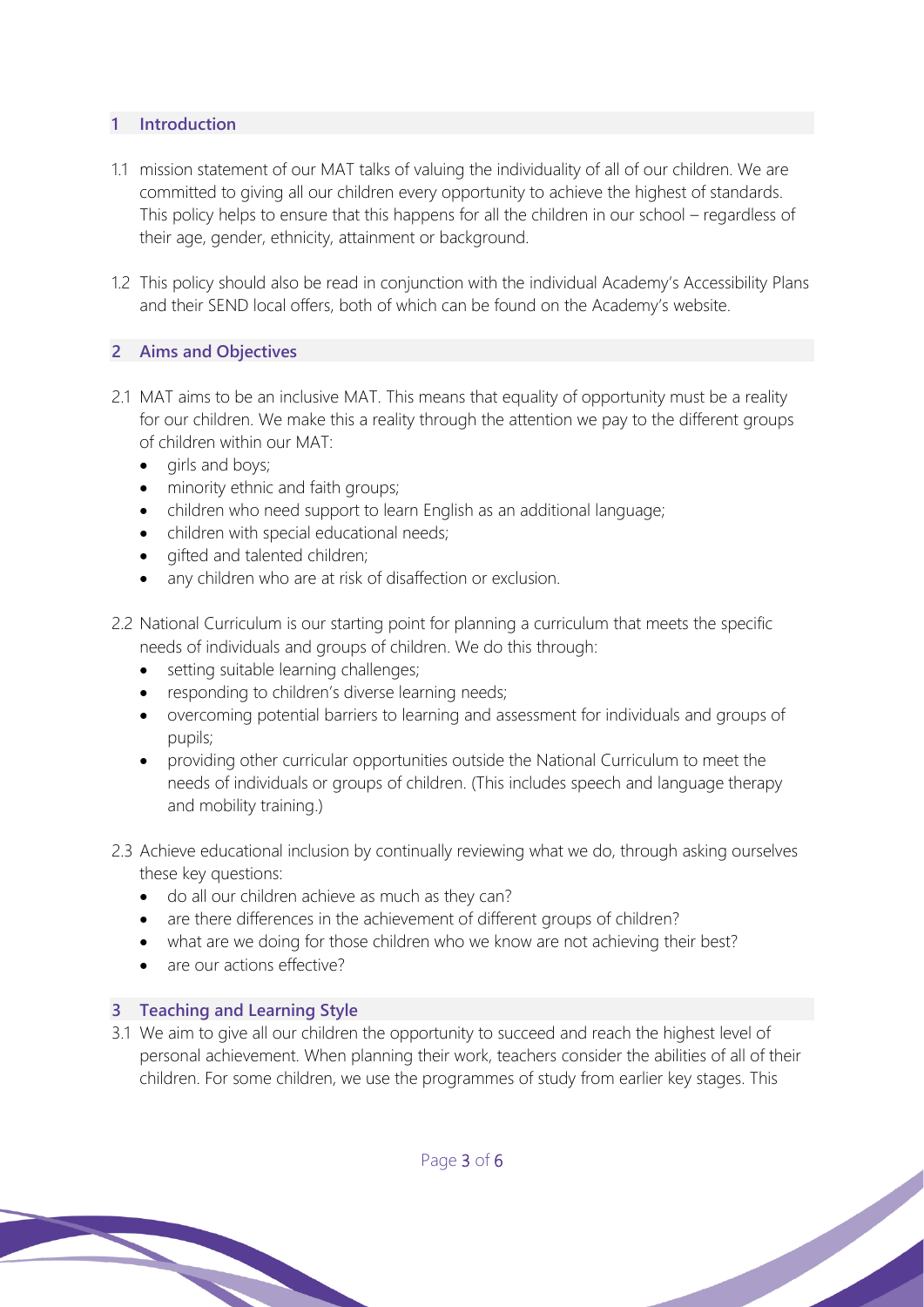enables some of our children to make progress in their own lessons, perhaps after significant amounts of time spent away from school.

- 3.2 When the attainment of a child falls significantly below the expected level, teachers enable the child to succeed by planning work that is in line with that child's individual needs.
- 3.3 Where the attainment of a child significantly exceeds the expected level of attainment, teachers use materials from a later key stage, or extend the breadth of work within the area or areas for which the child shows particular aptitude.
- 3.4 Teachers are familiar with the relevant equal opportunities legislation covering race, gender and disability.
- 3.5 Teachers ensure that children:
	- feel secure and know that their contributions are valued;
	- appreciate and value the differences they see in others;
	- take responsibility for their own actions;
	- participate safely in clothing that is appropriate to their religious beliefs;
	- are taught in groupings that allow them all to experience success;
	- use materials that reflect a range of social and cultural backgrounds, without stereotyping;
	- have a common curriculum experience that allows for a range of different learning styles;
	- have challenging targets that enable them to succeed;
	- are encouraged to participate fully, regardless of disabilities or medical needs.

#### **4 Children with Disabilities**

- 4.1 Some children in our school have disabilities and consequently need additional resources. The school is committed to providing an environment that allows these children full access to all areas of learning. Where necessary, our classroom entrances are wide enough for wheelchair access and the designated points of entry for our school also allow wheelchair access.
- 4.2 Teachers modify teaching and learning as appropriate for these children. For example, they may give additional time to children with disabilities to complete certain activities. In their planning teachers ensure that they give children with disabilities the opportunity to develop skills in practical aspects of the curriculum.
- 4.3 Teachers ensure that the work for these children:
	- takes account of their pace of learning and the equipment they use;
	- takes account of the effort and concentration needed in oral work, or when using, for example, vision aids;
	- is adapted or offers alternative activities in those subjects where children are unable to manipulate tools or equipment, or use certain types of materials;
	- allows opportunities for them to take part in educational visits and other activities linked to their studies;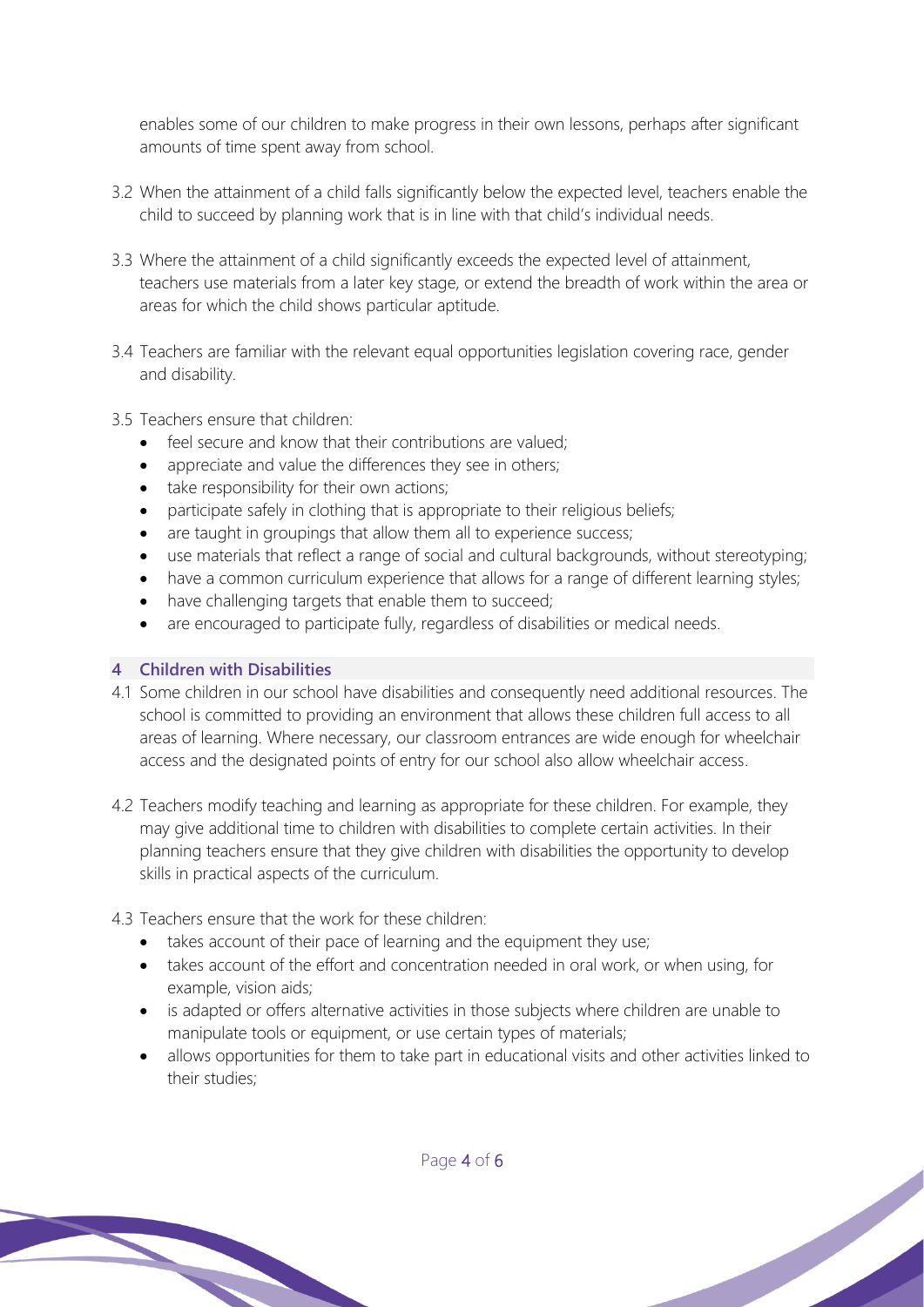- includes approaches that allow hearing-impaired children to learn about sound in science and music, and visually-impaired children to learn about light in science, and to use visual resources and images both in art and design and in design and technology;
- uses assessment techniques that reflect their individual needs and abilities.

#### **5 Disapplication and Modification**

- 5.1 The MAT can, where necessary, modify or disapply the National Curriculum and its assessment arrangements. Our MAT policy is to do this only in exceptional circumstances. The MAT makes every effort to meet the learning needs of all its children without recourse to disapplication or modification. We achieve this through greater differentiation of the child's work, or through the provision of additional learning resources. When necessary, we also support learning through appropriate external specialists. In such cases, teachers work closely with these agencies to support the child.
- 5.2 In exceptional circumstances we may decide that modification or disapplication is the correct procedure to follow. We would only do this after detailed consultation with parents and the Local Education Authority. The Local Governing Board with responsibility for special educational needs would also be closely involved in this process. We would ensure that every effort had been made to provide the necessary support from within the school's resources before considering such action.
- 5.3 Should we go ahead with modification or disapplication, we would do so through:
	- Section 364 of the Education Act 1996. This allows modification or disapplication of the National Curriculum, or elements of it, through a an Education, Health and Care Plan (EHCP)
	- Section 365 of the Education Act 1996. This allows the temporary modification or disapplication of the National Curriculum, or elements of it.

#### **6 Summary**

6.1 In our MAT the teaching and learning, achievements, attitudes and well-being of every child are important. We follow the necessary regulations to ensure that we take the experiences and needs of all our children into account when planning for learning.